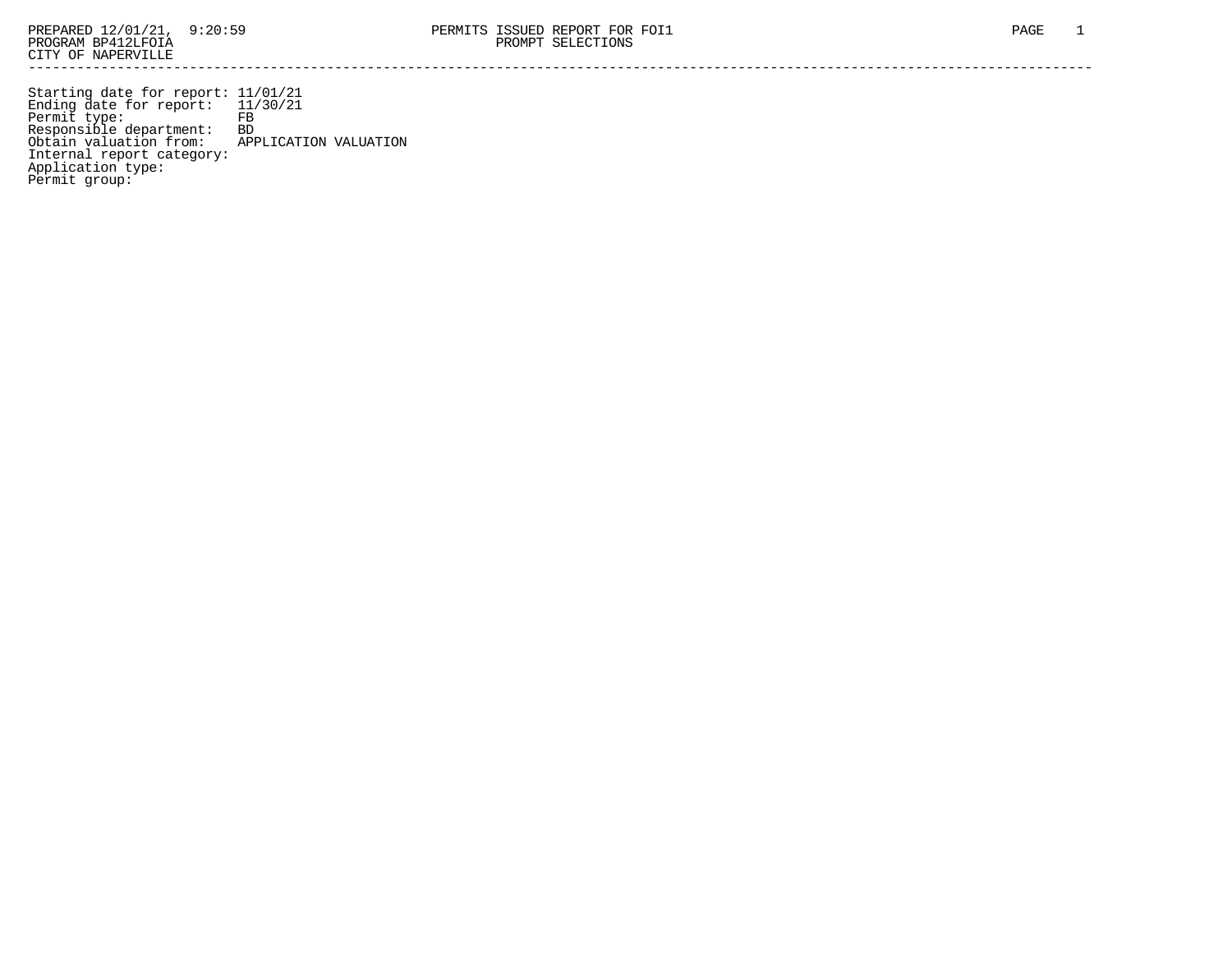## PREPARED 12/01/21, 9:20:59 PERMITS ISSUED REPORT PAGE 1 PROGRAM BP412LFOI1 11/01/21 THRU 11/30/21 CITY OF NAPERVILLE **Example 20** CITY OF NAPERVILLE PERMIT TYPE - FB FINISHED BASEMENT OBTAINED VALUATION FROM APPLICATION VALUATION

| APPLICATION APPLICATION TYPE AND DESCRIPTION<br>DATE<br>VALUATION                                                                                                                                                                                                                                                                                                                                                                             | Parcel Number<br>Alternate ID Code | PROPERTY OWNER/<br>CONTRACTOR                                     |
|-----------------------------------------------------------------------------------------------------------------------------------------------------------------------------------------------------------------------------------------------------------------------------------------------------------------------------------------------------------------------------------------------------------------------------------------------|------------------------------------|-------------------------------------------------------------------|
| 21-00001702 RAL RES ALTERATIONS/REMODLING (NO NEW SQ FTG) 5623 ROSINWEED LN                                                                                                                                                                                                                                                                                                                                                                   |                                    |                                                                   |
| $--------$ 4/28/21 \$141534<br>Contractor #: $630 - 579 - 6600$                                                                                                                                                                                                                                                                                                                                                                               |                                    | W-01223030560000N1448-290 RELIABLE HOME IMPROVEMENT               |
| -----------                                                                                                                                                                                                                                                                                                                                                                                                                                   |                                    | SUBCONTRACTOR(S)<br>LITTLE ELECTRICAL CONTRACTORS<br>B&K PLUMBING |
| 21-00003135 SFR SINGLE FAMILY RESIDENCE                                                                                                                                                                                                                                                                                                                                                                                                       | 315 REDBUD DR                      |                                                                   |
| ----------- 7/08/21 \$1400000<br>Contractor #: 312-519-2619                                                                                                                                                                                                                                                                                                                                                                                   |                                    | D-07244110220000N56 -114 LIONHEAD REAL ESTATE DESIGNS             |
| $\begin{array}{cccc} \texttt{STRUCTURE} - 000\ 000\ \texttt{SFR} \\ \texttt{PERMIT}\ \texttt{TPE} - \texttt{FB} \end{array} \qquad \begin{array}{cccc} \texttt{00}\ \texttt{FINISHED} \end{array} \qquad \begin{array}{cccc} \texttt{BASEMENT} \\ \texttt{11/15/21} \end{array} \qquad \begin{array}{cccc} \texttt{INISUE} \end{array} \qquad \begin{array}{cccc} \texttt{SUECONTRACTOR(S)} \\ \texttt{12/15/21} \end{array}$<br>------------ |                                    |                                                                   |
| 21-00003498 RAL RES ALTERATIONS/REMODLING (NO NEW SQ FTG) 1668 IMPERIAL CR                                                                                                                                                                                                                                                                                                                                                                    |                                    |                                                                   |
| $--------- 7/28/21$ \$46100<br>Contractor #:                                                                                                                                                                                                                                                                                                                                                                                                  |                                    | D-07112160040000N635 -37 RED MUG INVESTMENTS                      |
| $\begin{array}{cccccc} \texttt{STRUCTURE} & - & 000 & 000 & \texttt{FINISH BASEMENT} & \texttt{BATH ADDITION} & & & & & \\ \texttt{PERMIT TYPE} & - & \texttt{FB} & 00 \texttt{ FINISHED BASEMENT} & & & & & \\ \end{array} \qquad \begin{array}{cccccc} \texttt{ISUE} & \texttt{DATE} & & & & & \\ \texttt{11/15/21} & & & & & \texttt{UC PLUMBING} & \texttt{GENERAL CONSTR} \\ \end{array}$                                                |                                    | SONEK ELECTRIC, INC                                               |
| 21-00004498 RAL RES ALTERATIONS/REMODLING (NO NEW SQ FTG) 1023 RAVENDALE CT                                                                                                                                                                                                                                                                                                                                                                   |                                    |                                                                   |
| ---------- 9/27/21 \$25000<br>Contractor #: 815-577-2482                                                                                                                                                                                                                                                                                                                                                                                      |                                    | D-07271070820000N1703-124 EWALD CONSTRUCTION INC.                 |
| STRUCTURE - 000 000 BASEMENT FINISH<br>PERMIT TYPE - FB 00 FINISHED BASEMENT<br>-----------                                                                                                                                                                                                                                                                                                                                                   | ISSUE DATE<br>11/02/21             | SUBCONTRACTOR(S)<br>WAVE ELECTRIC<br>HALL AND ONE SERVICES        |
| 21-00004532 SFR SINGLE FAMILY RESIDENCE                                                                                                                                                                                                                                                                                                                                                                                                       | 807 S WRIGHT ST                    |                                                                   |
| $\frac{9}{28/21}$ \$550000<br>Contractor #: 630-369-5401                                                                                                                                                                                                                                                                                                                                                                                      |                                    | D-08191180100000N51 -100 KOZLOWSKI HOMES INC                      |
| $\begin{array}{cccc} \texttt{STRUCTURE} & - & 000 & 000 & \texttt{SFR} \\ \texttt{PERMIT} & \texttt{TPE} & - & \texttt{FB} & 00 & \texttt{FINISHED BASEMENT} \end{array} \qquad \begin{array}{cccc} \texttt{ISSUE} & \texttt{DATE} \\ 11/29/21 \end{array} \qquad \begin{array}{cccc} \texttt{SUBCONTRACTOR(S)} \\ \end{array}$                                                                                                               |                                    |                                                                   |
| 21-00004652 RAL RES ALTERATIONS/REMODLING (NO NEW SQ FTG) 3371 HOLLIS CR                                                                                                                                                                                                                                                                                                                                                                      |                                    |                                                                   |
| $--------$ 10/04/21<br>\$28000<br>Contractor #: 630-546-3031                                                                                                                                                                                                                                                                                                                                                                                  |                                    | W-01091040190000N1423-212 MIDDLEBROOK DESIGN/BUILD                |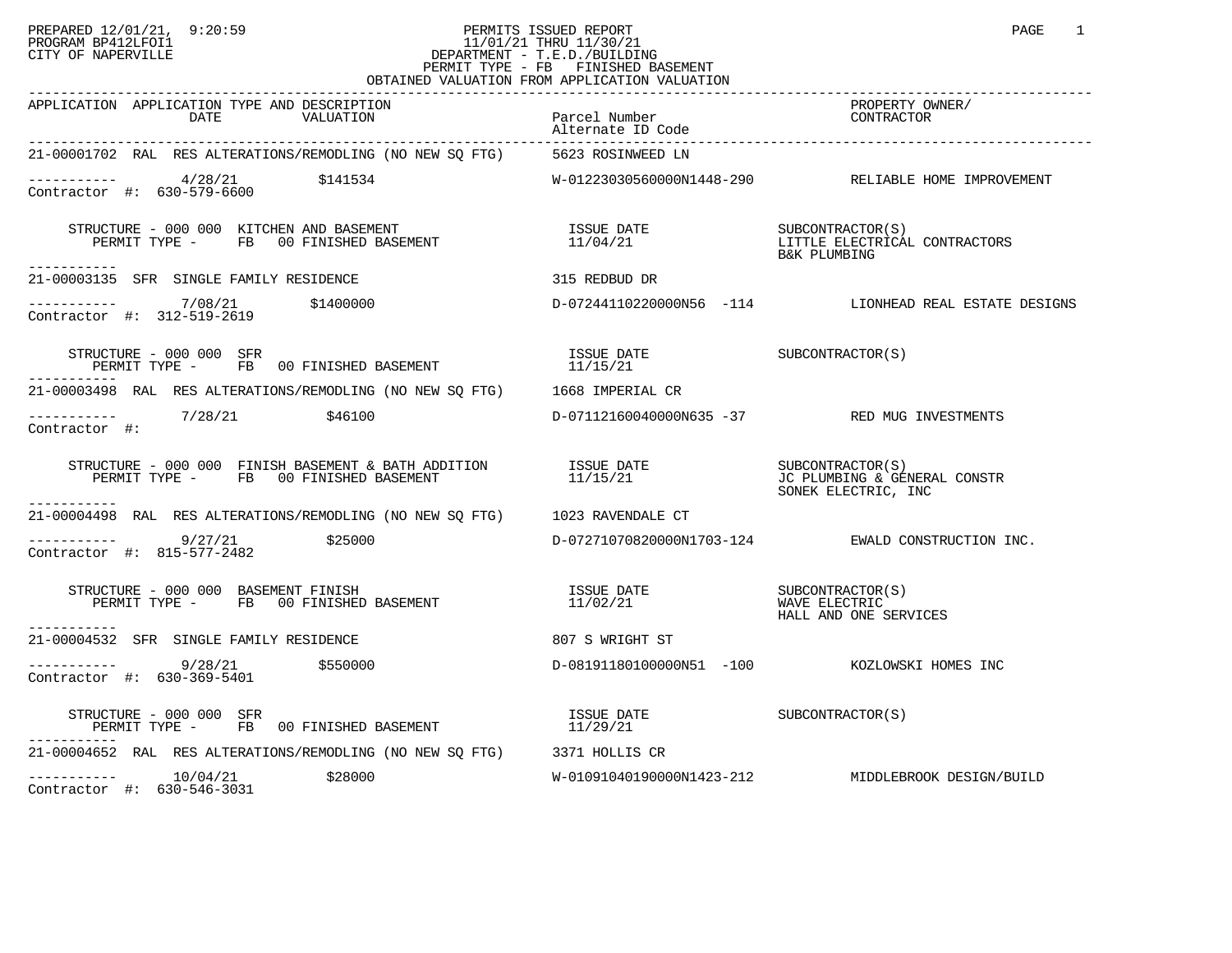## PREPARED 12/01/21, 9:20:59 PERMITS ISSUED REPORT PAGE 2 PROGRAM BP412LFOI1 11/01/21 THRU 11/30/21 CITY OF NAPERVILLE **Example 20** CITY OF NAPERVILLE PERMIT TYPE - FB FINISHED BASEMENT

| OBTAINED VALUATION FROM APPLICATION VALUATION                                                                                                                                                                   |                                           |                                                         |  |  |
|-----------------------------------------------------------------------------------------------------------------------------------------------------------------------------------------------------------------|-------------------------------------------|---------------------------------------------------------|--|--|
| APPLICATION APPLICATION TYPE AND DESCRIPTION                                                                                                                                                                    |                                           | PROPERTY OWNER/<br>CONTRACTOR                           |  |  |
| 21-00004652 (CONTINUED)<br>-----------                                                                                                                                                                          |                                           |                                                         |  |  |
| STRUCTURE - 000 000 PARTIAL BASEMENT REMODEL                       ISSUE DATE                   SUBCONTRACTOR(S)<br>PERMIT TYPE -     FB   00 FINISHED BASEMENT                         11/04/21<br>----------- |                                           |                                                         |  |  |
| 21-00004655 SFR SINGLE FAMILY RESIDENCE                                                                                                                                                                         | 24 N FREMONT ST                           |                                                         |  |  |
| $---------$ 10/05/21 \$1200000<br>Contractor #: 630-470-9442                                                                                                                                                    |                                           | D-07133040030000N602 -83 LAKEWEST CUSTOM HOMES          |  |  |
| STRUCTURE - 000 000 SFR                                                                                                                                                                                         | ISSUE DATE<br>11/10/21                    | SUBCONTRACTOR(S)                                        |  |  |
| 21-00004693 RAL RES ALTERATIONS/REMODLING (NO NEW SQ FTG) 1225 N EAGLE ST                                                                                                                                       |                                           |                                                         |  |  |
| $--------$ 10/06/21 $$40000$<br>Contractor #: 630-983-6220                                                                                                                                                      | D-07124030160000N514 -54 AUTUMN HOMES INC |                                                         |  |  |
| STRUCTURE - 000 000 BASEMENT FINISH<br>PERMIT TYPE - FB 00 FINISHED BASEMENT 11/01/21 11/01/21 LITTLE ELECTRICAL CONTRACTORS                                                                                    |                                           | HOGAN PLUMBING                                          |  |  |
| 21-00004854 RAL RES ALTERATIONS/REMODLING (NO NEW SO FTG) 626 WILLOW RD                                                                                                                                         |                                           |                                                         |  |  |
| $------ 10/15/21$ \$225000<br>Contractor #: 630-364-3669                                                                                                                                                        |                                           | D-08191110040000N38 -100 REDSTART CONSTRUCTION          |  |  |
| RUCTURE – 000 000 INTERIOR REMODEL<br>PERMIT TYPE – FB 00 FINISHED BASEMENT – 11/04/21 – A B S ELECTRIC<br>STRUCTURE - 000 000 INTERIOR REMODEL                                                                 |                                           | KPS PLUMBING                                            |  |  |
| 21-00004855 RAL RES ALTERATIONS/REMODLING (NO NEW SO FTG) 660 S WEBSTER ST                                                                                                                                      |                                           |                                                         |  |  |
| $\frac{10}{15/21}$ \$107400<br>Contractor #: 630-369-1953                                                                                                                                                       | D-07242030200000N340 -99 DJK CUSTOM HOMES |                                                         |  |  |
| STRUCTURE - 000 000 BASEMENT REMODEL<br>PERMIT TYPE -       FB   00 FINISHED BASEMENT<br>STRUCTURE - 000 000 BASEMENT REMODEL<br>----------                                                                     |                                           | CUSTOM HOME ELECTRIC INC<br>CERTIFIED PLUMBING SERVICES |  |  |
| 21-00004946 RAL RES ALTERATIONS/REMODLING (NO NEW SQ FTG) 745 CHESTERFIELD AV                                                                                                                                   |                                           |                                                         |  |  |
| $-------- 10/20/21$<br>\$5500<br>Contractor #: 630-244-1734                                                                                                                                                     |                                           | D-08202100180000N453 -103 GUERRERO CONSTRUCTION         |  |  |